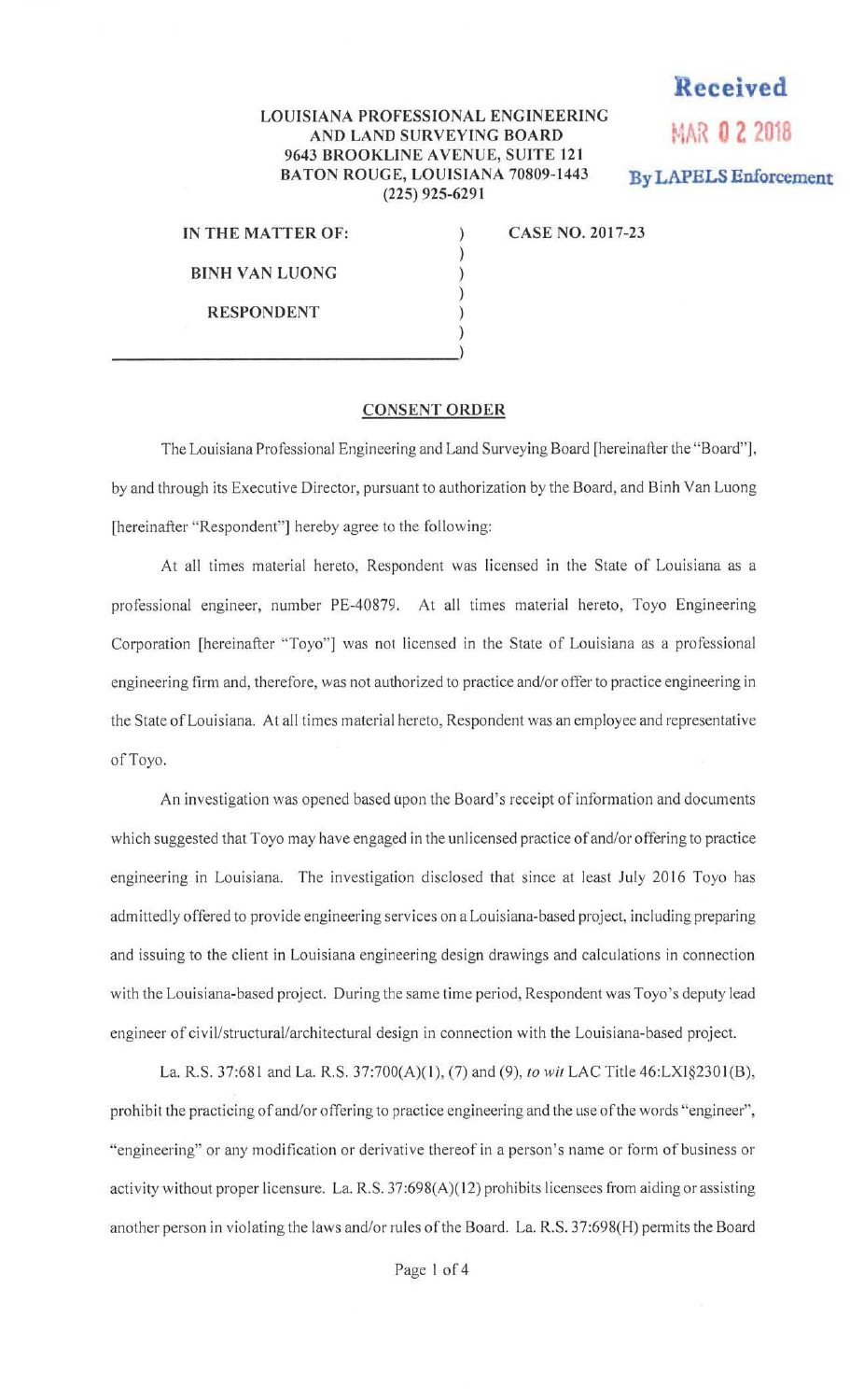to take disciplinary action against persons who violate La. R.S. 37:698(A)(l2), upon a finding of guilt following the preferral of charges, notice and hearing and a majority vote of its entire membership authorized to participate in the proceeding. La. R.S. 37:681, La. R.S. 37:698(A)(12), La. R.S. 37:698(H), La. R.S. 37:700(A)(l), (7) and (9), and LAC Title 46:LXI§2301(B) were in effect at all times material hereto.

It is undisputed that (a) Toyo has never been licensed to practice and/or offer to practice engineering in Louisiana, (b) since at least July 2016 Toyo has admittedly practiced and/or offered to practice engineering and used the word "engineering" or a modification or derivative thereof in its name and in describing its services in Louisiana without proper licensure and (c) Respondent inadvertently aided or assisted Toyo in violating the laws and/or rules of the Board.

By letter dated December 21, 2017, the Board gave notice to Respondent that it was considering the preferral of charges against Respondent on the grounds that Respondent may have violated La. R.S. 37:698(A)(12), relative to aiding or assisting another person in violating the laws and/or rules of the Board.

Wishing to dispense with the need for further disciplinary action and to conclude the instant proceeding without further delay and expense, for the purpose of this proceeding only, Respondent and the Board do hereby enter into this Consent Order, in which Respondent of his own free will consents to the issuance of a Consent Order by the Board, wherein Respondent agrees to (a) pay a fine of five hundred and no/100 (\$500.00) dollars, (b) pay administrative costs of one thousand forty-three and 63/100 (\$ 1,043.63) dollars, (c) successfully complete the Board's online Louisiana Laws and Rules Quiz, (d) successfully complete the Board's online Louisiana Professionalism and Ethics Quiz and (e) the publication of this Consent Order on the Board 's website and a summary of this matter in the Board's official journal, the *Louisiana Engineer and Surveyor Journal,* and the reporting of this matter to the National Council of Examiners for Engineering and Surveying (NCEES), identifying Respondent by name.

Respondent admits that his conduct as set forth above, although inadvertent in nature, constitutes violations of the above referenced laws and/or rules as stated herein. Respondent acknowledges awareness of said laws and/or rules and states that he will comply with all applicable laws and rules henceforth. Respondent has been advised of his right to be represented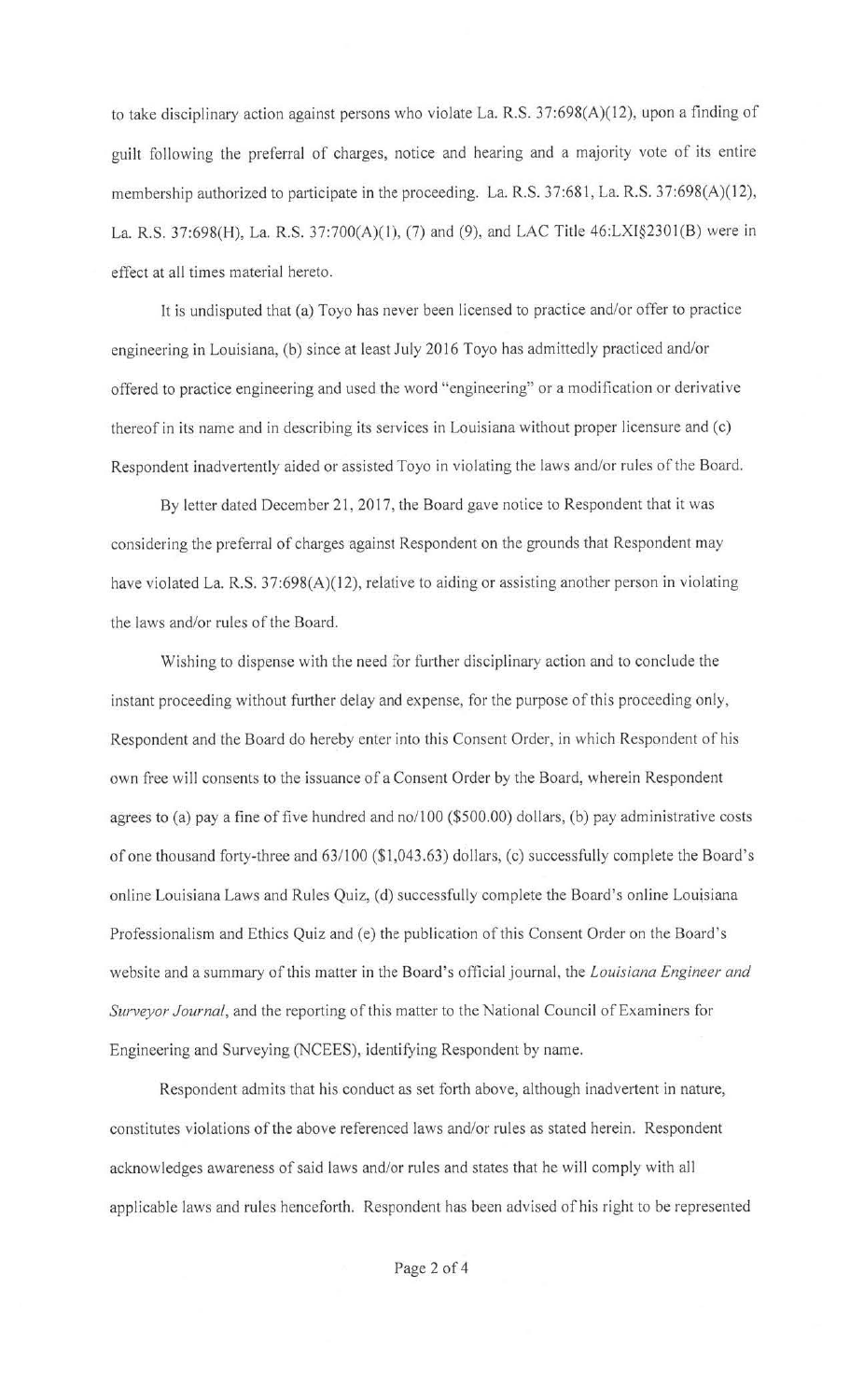by counsel before the Board and/or to appear at any hearing personally or by counsel and present witnesses and evidence in his own behalf, he hereby waives this right and his right to appeal, and he states affirmatively that he has been afforded all administrative remedies due him under the law. Respondent further acknowledges awareness of the fact that the signed original of this Consent Order will remain in the custody of the Board as a public record and will be made available for public inspection and copying upon request.

Therefore, in consideration of the foregoing and by signing this Consent Order, Respondent does hereby waive his right to a hearing before the Board, to the presenting of evidence and witnesses in his behalf, to Findings of Fact and Conclusions of Law in this case, and to judicial review of this Consent Order.

Respondent hereby represents that (a) he fully understands the meaning and intent of this Consent Order, including but not limited to its final and binding effect, (b) he has voluntarily entered into this Consent Order and that no other promise or agreement of any kind has been made to or with him by any person whatsoever to cause the execution of this instrument and (c) the sanctions set forth in this Consent Order do not prevent the Board from taking further disciplinary or enforcement action against Respondent on matters not specifically addressed in this Consent Order.

WHEREFORE, the Louisiana Professional Engineering and Land Surveying Board and Respondent agree that:

1. Respondent shall pay a fine of five hundred and no/100 (\$500.00) dollars, which shall be tendered to the Board by certified check payable to the Board, due upon the signing of this Consent Order; and

2. Respondent shall pay administrative costs of one thousand forty-three and 63/100 (\$1,043.63) dollars, which shall be tendered to the Board by certified check payable to the Board, due upon the signing of this Consent Order; and

3. Respondent shall successfully complete the Board's online Louisiana Laws and Rules Quiz with a score of 90% or higher and return it to the Board within sixty (60) days of the effective date of this Consent Order; and